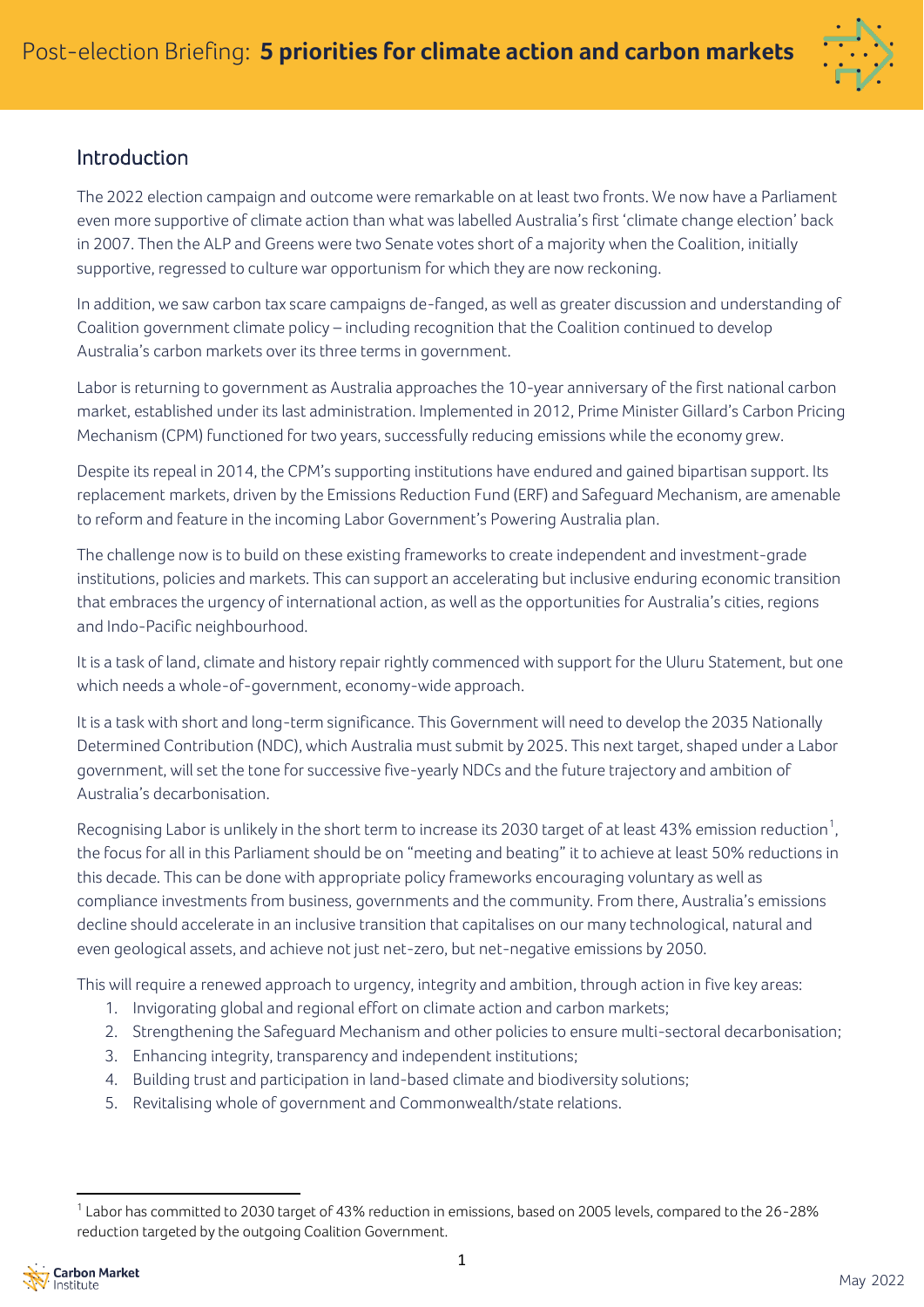

# 1. Invigorating global and regional effort on climate action and carbon markets

As well as the commitment to its stronger 2030 target, the new Government must now engage in key global and regional forums including the "intersessional" United Nations Framework Convention on Climate Change (UNFCCC) meeting in Bonn next month and a Pacific Island Forum meeting in July ahead of the next 27th Conference of the Parties (COP27) in Egypt in November.

Australia's stronger reduction target will be largely welcomed ahead of next year's UNFCCC global stocktake on collective effort to achieve the UNFCCC Paris Agreement's goals of limiting global warning to well below 2°C and to pursue efforts to limit it to 1.5°C – the latter target championed by the Pacific. That stocktake will be challenging as it is clear the collective effort is falling short and independent analysis of Labor's new target shows, should other nations follow a similar path, is consistent with 2°C warming. $^2$ 

However special attention is turning this year to the issue of "climate finance, "the collective public and private finance from developed nations invested in developing nations exposed to climate impacts. Decisions at COP26 last year by Australia and others committed developed nations to increasing that from \$100 billion per year, seeking to balance adaptation and mitigation investments as well as to finally consider "loss and damage" payments for lost livelihoods and assets unable to be recompensed by adaptation finance.

Often overlooked is the fact that China, through the G77 and China negotiating bloc, has often supported developing countries including Pacific nations in their UNFCCC efforts, including to increase climate finance. This is often in tension with European Union and Umbrella" negotiating blocs of developed countries. Australia, chairs the Umbrella group which includes the USA, Canada, Japan, NZ and others (historically the Russian Federation and Ukraine). $3$ 

In addition to its campaigning to host a COP in 2024, Australia's climate step up needs to:

- a) increase public "climate finance" investments and leverage further private investments to support developing and vulnerable nations adapt and respond to climate loss and damage, including regional market support and re-engagement with multilateral funding agencies like the Green Climate Fund;
- b) take a leading role in the development of high integrity global carbon market supervisory agencies and rules being established after COP26 agreements under Article 6 of the Paris Agreement;
- c) deepen the Indo-Pacific Carbon Offsets Scheme (IPCOS) initiated by the previous Coalition Government and support countries in our region to develop high integrity, locally driven carbon crediting arrangements. These must facilitate international trade of mitigation outcomes (with appropriate corresponding adjustments, in accordance with Article 6 rules), while ensuring lasting host country social, economic and environmental benefits;
- d) work to enable the international trade of Australian Carbon Credit Units (ACCUs) into international carbon markets, and;
- e) foster supply-side carbon market integrity by supporting to development of corporate investment best-practice codes for Australian voluntary international offset purchases which are not directly assisting NDCs.

<sup>&</sup>lt;sup>2</sup> [https://climateanalytics.org/media/auselection22\\_partyclimategoals\\_climateanalytics\\_1.pdf](https://climateanalytics.org/media/auselection22_partyclimategoals_climateanalytics_1.pdf) which notes "Under this level of warming, if sustained, the Great Barrier Reef would very likely be destroyed, along with all other tropical reefs in Australia and elsewhere. At the global level the most extreme heat events could be about three times more frequent than in recent decades, and in Australia the highest maximum temperatures about 1.7 ˚C hotter. In other words, an intense heat event that might have might have occurred once in a decade in recent decades could occur about every three years and would be significantly hotter." <sup>3</sup> UNFCCC grouping[s https://unfccc.int/process-and-meetings/parties-non-party-stakeholders/parties/party-groupings](https://unfccc.int/process-and-meetings/parties-non-party-stakeholders/parties/party-groupings)

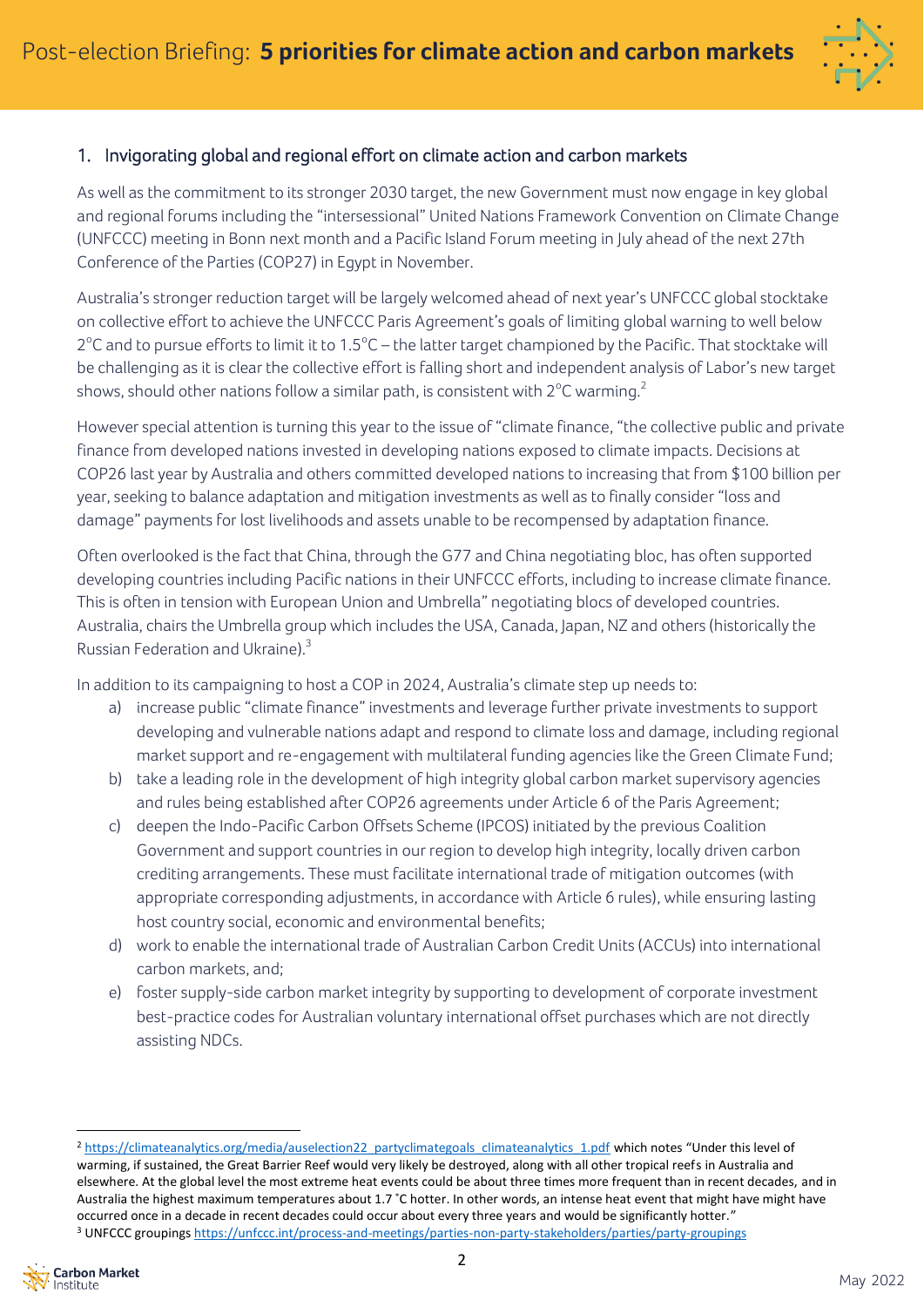

# 2. Strengthening the Safeguard Mechanism and other policies to ensure multi-sectoral decarbonisation

It is vital to continue the decarbonisation of electricity generation through reforms including grid investment, reformed national electricity rules and accelerated clean energy transition support. However, without appropriate policy reforms in other sectors, electricity is the only sector of the economy that will achieve significant emission reduction by 2030.

Strengthened policies and engagement will be necessary in all sectors, especially with industrial emissions predicted to overtake electricity sector emissions during this term of government. Long-term emissions from transport and agriculture are another area to be addressed. Labor's Powering Australia plan<sup>4</sup> outlines the new Government's intention to address industrial emissions by making changes to how the Safeguard Mechanism is administered.

## How the mechanism has been used to date

Established by the Coalition Government in 2016, the Safeguard Mechanism extends to Australian facilities with annual scope 1 emissions over 100,000 tonnes of  $CO<sub>2</sub>e$ . Excluding the electricity sector, which has significant headroom for emissions increases under its own sector-wide baseline, 212 large emitting facilities are covered by the Safeguard Mechanism. These facilities operate across a range of industry activities, including metals, mining, oil and gas extraction, manufacturing, transport and waste. Together, they are responsible for almost a third of Australia's emissions – 28% of national emissions in 2020-21, or 137 million tonnes of  $CO<sub>2</sub>e$  – a share that will grow as the electricity sector continues to decarbonise with the accelerating uptake of renewable energy.

Since the scheme's commencement in July 2016, emissions covered by the Safeguard Mechanism have grown 7%. As of 2020-21, they were 17% above 2005 levels. Projected 2021 Commonwealth figures indicate that emissions from covered facilities will grow to about 150 million tonnes of CO<sub>2</sub>e, or 27% above 2005 levels, by 2030.5

## The Safeguard Mechanism 2.0

Powering Australia outlines how Labor will work within the existing Safeguard Mechanism architecture to strengthen compliance requirements by evolving the mechanism into a declining baseline and credit scheme. If done in a considered manner with proper consultation, this will provide the policy confidence required to guide and drive decarbonisation investments. Some 79% of business respondents to last year's CMI Climate Policy Survey<sup>6</sup> supported setting mandatory, declining baselines under the Safeguard, as do the Business Council of Australia and Australian Industry Group.

Labor plans to engage the Department of Industry, Science, Energy and Resources (DISER) and the Clean Energy Regulator (CER) to advise government on each facility's share of emissions reductions in the overall trajectory to net zero. This would be based on available and emerging technologies in each sector, to be supported by public investments from a new National Reconstruction Fund. The DISER and CER Review will also "consider the need for tailored treatment for emissions-intensive trade exposed industries…based on the

[REPUTEX\\_The%20economic%20impact%20of%20the%20ALP's%20Powering%20Australia%20Plan\\_Summary%20Report.pdf,](https://keystone-alp.s3-ap-southeast-2.amazonaws.com/prod/61a966013f3c53001f975016-REPUTEX_The%20economic%20impact%20of%20the%20ALP) p. 21. <sup>6</sup> Carbon Market Institute 2021, 'Australian Climate Policy Survey', [https://carbonmarketinstitute.org/survey/.](https://carbonmarketinstitute.org/survey/)



<sup>4</sup> ALP 2021, 'Powering Australia', , [https://keystone-alp.s3-ap-southeast-2.amazonaws.com/prod/61a9693a3f3c53001f975017-](https://keystone-alp.s3-ap-southeast-2.amazonaws.com/prod/61a9693a3f3c53001f975017-PoweringAustralia.pdf) [PoweringAustralia.pdf,](https://keystone-alp.s3-ap-southeast-2.amazonaws.com/prod/61a9693a3f3c53001f975017-PoweringAustralia.pdf) pp. 29-31.

<sup>5</sup>Reputex 2021, 'The economic impact of the ALP's Powering Australia Plan'[, https://keystone-alp.s3-ap-southeast-](https://keystone-alp.s3-ap-southeast-2.amazonaws.com/prod/61a966013f3c53001f975016-REPUTEX_The%20economic%20impact%20of%20the%20ALP)[2.amazonaws.com/prod/61a966013f3c53001f975016-](https://keystone-alp.s3-ap-southeast-2.amazonaws.com/prod/61a966013f3c53001f975016-REPUTEX_The%20economic%20impact%20of%20the%20ALP)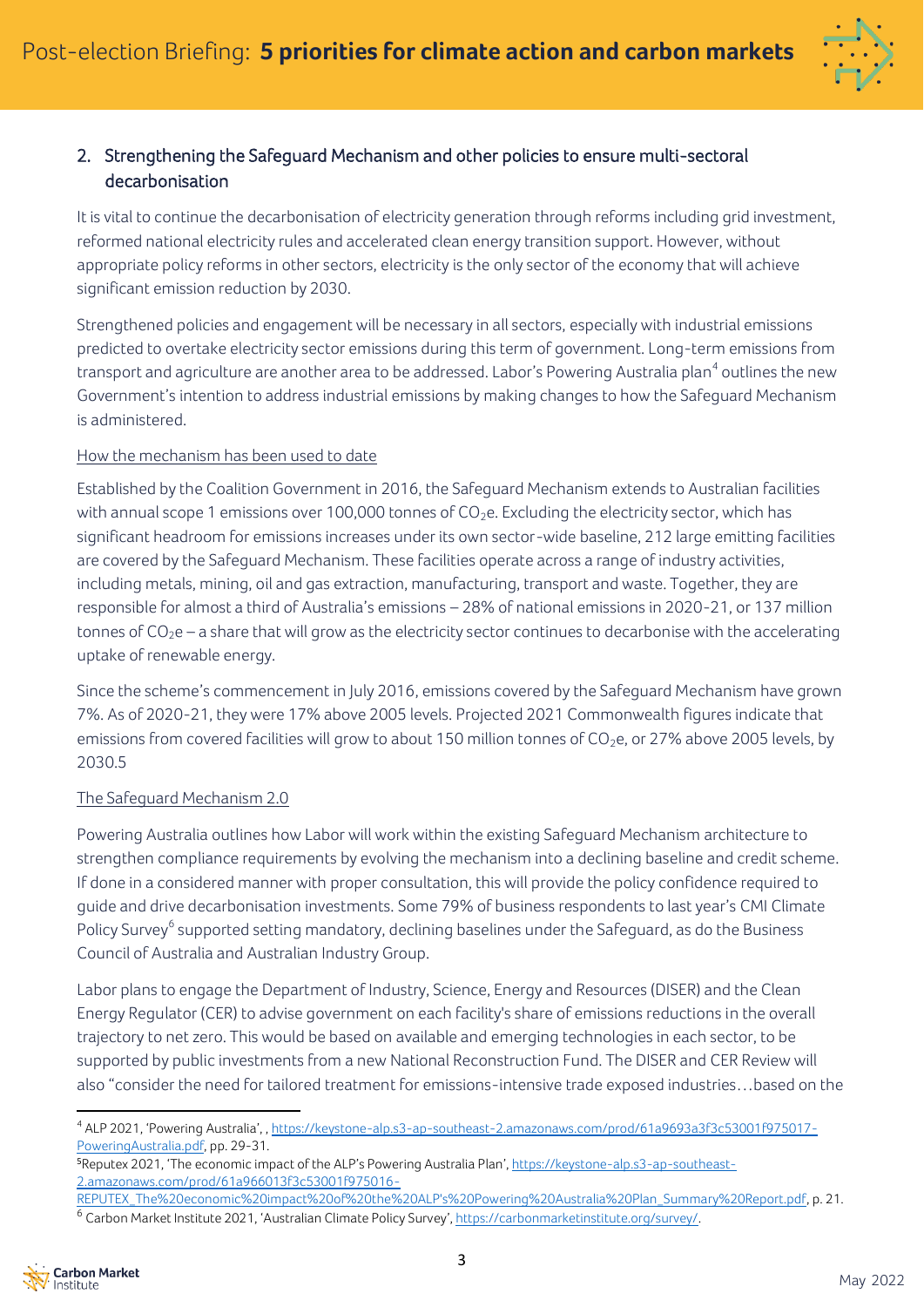

principles of comparative impact".<sup>7</sup> CMI is currently undertaking research on options for reform to inform participation in this review and will be engaging with its members, stakeholders and the government in this research.

In making these changes to the Safeguard Mechanism, the Labor government should broadly consult and consider aspects including:

- a) Ensuring the trajectory of declining baselines for facilities under the amended Safeguard Mechanism is able to assist Australia achieving a minimum 50% reduction in economy-wide emissions by 2030 and accelerating decarbonisation thereafter;
- b) Expanding coverage, either immediately or by a specified date in the near future, to facilities emitting over 25,000 tonnes of CO2e per year, the threshold under the former CPM;
- c) Reviewing whether a new category of "Safeguard Credits"is needed, or whether ACCU methods could be developed to avoid market confusion; if Safeguard Credits are deemed necessary appropriate fungibility constraints with broader voluntary carbon markets must be considered so as not to cannibalise ACCU demand;
- d) The risks of carbon leakage or unfair competitive constraints for trade-exposed facilities or sectors and appropriate policy responses – in light of global policy commitments such as carbon border adjustment mechanisms, available technologies, and the critical emissions pathways set out by the International Energy Agency (IEA);
- e) Whether emission intensity or absolute emissions baselines should be utilised, and;
- f) Tightening coverage rules for the electricity sector, considering the leniency of its sector-wide baseline under which headroom is increasing as more renewables come into the mix.

## Supporting measures

In addition to Safeguard reforms, supporting policies and investments will also be required, noting some of these aspects are addressed in the Powering Australia plan, including:

- a revitalised National Energy Productivity Plan (NEPP);
- vehicle emission standards alongside clean vehicle subsidies;
- national electricity market reform, transmission grid investment and accelerated clean energy transition support, and;
- agricultural research, extension and support programs (see section 4 below).

CMI also advocates for a focus on investment in research, development and commercialisation of carbon removal technologies that drawdown greenhouse gas emissions from the atmosphere and sequester them in appropriate nature-based, industrial and geological solutions. This should be supported by phasing out fossil fuel subsidies. While CMI supports investments into emissions removal technologies, which the Intergovernmental Panel on Climate Change (IPCC) now finds will be required to limit global warming $^8$ , these must not lead to perverse outcomes. Appropriate safeguards are required to prevent investment in zero and negative emissions technologies that leads to negative climate, environmental, or socio-economic outcomes, such as delaying the net-zero transition or resulting in a net-increase in overall emissions.

<sup>7</sup> ALP 2021, 'Powering Australia', [https://keystone-alp.s3-ap-southeast-2.amazonaws.com/prod/61a9693a3f3c53001f975017-](https://keystone-alp.s3-ap-southeast-2.amazonaws.com/prod/61a9693a3f3c53001f975017-PoweringAustralia.pdf) [PoweringAustralia.pdf,](https://keystone-alp.s3-ap-southeast-2.amazonaws.com/prod/61a9693a3f3c53001f975017-PoweringAustralia.pdf) p. 31. 8 <https://www.ipcc.ch/report/ar6/wg3/>

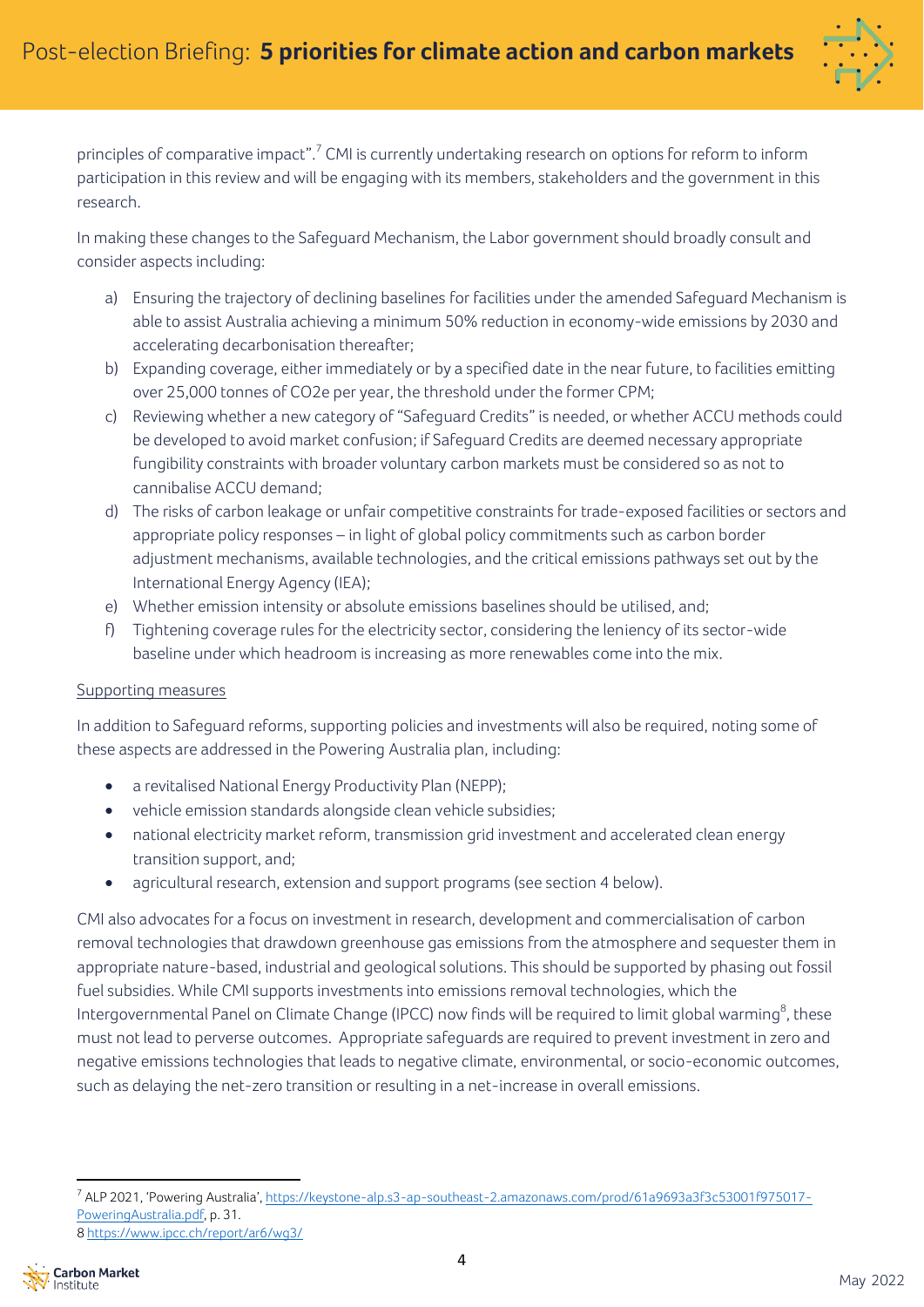

# 3. Enhancing integrity, transparency and independent institutions

Recent experience in Australia has highlighted the need for review and improvements to carbon market governance, including greater transparency. Arbitrary and poorly consulted decisions – namely, those regarding granting additional ministerial veto powers for certain carbon farming methods and the release of fixed carbon abatement contracts – have had a demonstrable impact on investment and ACCU prices.

Additional resourcing and urgency in ACCU method development from the Coalition Government was welcome, but method selection processes were opaque and not explicitly linked to abatement potential. Concerns have been raised about the additionality of key methods and certain projects, as well as the robustness of current checks and balances. Without commenting on any individuals or their performance, these concerns are not helped by opaque appointment processes and consequent perceptions of bias in the decision-making processes and institutions underpinning Australia's carbon markets.

Labor's promises for a review into the current offsetting scheme and a revamped role for the Climate Change Authority, alongside a new national independent Environment Protection Agency, will work towards addressing these issues and renovating Australia's carbon market governance. CMI looks forward to working with the incoming government to implement these improved governance measures, including participating in the review into ACCUs.<sup>9</sup>

In addition to reviews of governance arrangements, it is vital that all landholders, including those with farming, Indigenous and conservation interests, are supported with accessible and credible information and mechanisms that provide appropriate guardrails for carbon market participation.

Compliance and voluntary frameworks to support integrity, such as fit and proper person tests managed by the CER and the Australian Carbon Industry Code of Conduct (the Code), administered by CMI are growing in importance. The Code currently has more than 30 Signatories, covering over 70% of contracted abatement across Australia. Itfocuses on Signatories' engagement with clients (landholders, traditional owners, banks, etc.) to ensure they are provided with adequate information to make informed decisions about participating in the market.

The continued evolution of corporate disclosure frameworks is also important and there should be transparency regarding the volume of abatement stimulated by voluntary corporate offset purchases in Australia's National Greenhouse Accounts.

Last but not least, new institutional arrangements and funding should also ensure that the economic transition is inclusive and supports workers and communities to manage this transition.

In addition to the incoming government's existing commitments to reviewing governance and integrity in Australia's carbon markets, key reforms to support investor and community confidence include:

a) In addition to restoring its other powers, the new Government should empower the Climate Change Authority to review – regularly and publicly – Australia's five-yearly NDC and net-zero transition progress using climate target and carbon budget analysis. This should include recommending to Parliament economy-wide and sectoral decarbonisation policy improvements and expanding the Authority's role to review carbon crediting frameworks in Australia;

<sup>&</sup>lt;sup>9</sup> ALP, Powering Australia p. 34: "Building on the King Review, an Albanese Labor Government will undertake a short review into ACCUs to ensure their integrity, consistency with agricultural and other objectives, and contribution to environmental, economic and other benefits like biodiversity."

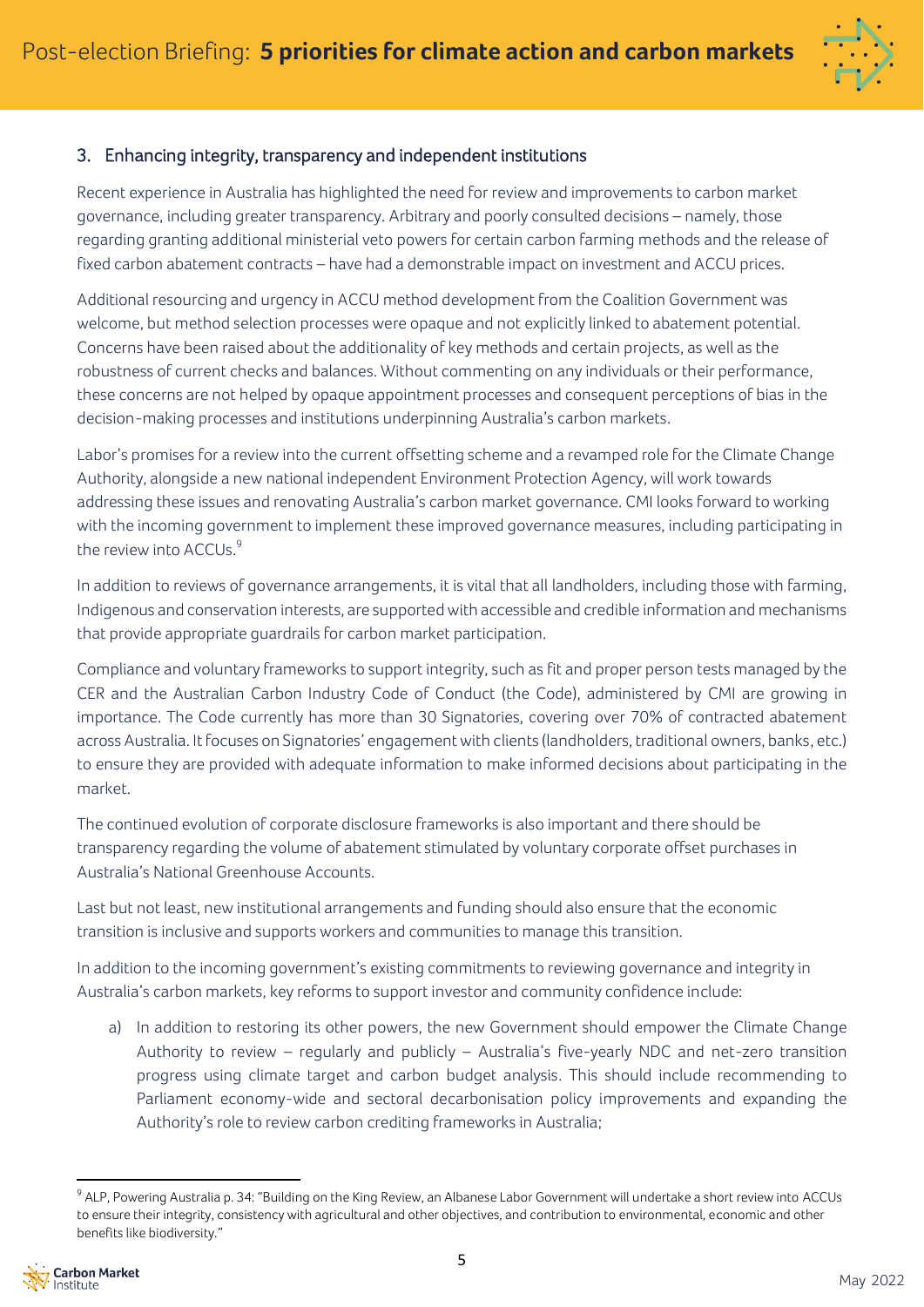

- b) Reviewing regulatory governance arrangements and selection processes to ensure appropriate checks and balances and technical expertise in the Emissions Reduction Assurance Committee (ERAC), CER, DISER and other government bodies with carbon market oversight;
- c) Ensuring high integrity, inclusive voluntary carbon market activity that is aligned to activities limiting warming to 1.5oC, with appropriate corresponding adjustments(in line with Article 6 rules). This should include full transparency that allows for public scrutiny of the generation and use of carbon credits, including clearly demarcating the volume of abatement stimulated by voluntary corporate offset purchases in Australia's National Greenhouse Accounts.
- d) Adopting a mandatory climate-risk disclosure framework that is aligned with the Task Force on Climate-Related Financial Disclosures (TCFD) recommendations. Also, continuing to enhance the quality and usefulness of corporate climate risk disclosures and improve transparency through continued support for voluntary initiatives, such as the Corporate Emissions Reduction Transparency Report.
- e) Establishing a regionally focused Just Transition agency or framework with sufficient funding to support people, communities, business and Indigenous stakeholders. This would ensure a sustainable and just economic transition as unabated emission intensive facilities are phased out or transformed.
- f) Investing in the expansion and ongoing operations of the Australian Carbon Industry Code of Conduct, as an important voluntary landholder and consumer protection initiative that actively monitors and enforces compliance on its national cohort of Carbon Service Provider signatories.

## 4. Building trust and participation in land-based climate and biodiversity solutions

Commenced alongside the CPM, and thereafter mostly undertaken through the ERF, the Carbon Farming Initiative (CFI) has supported significant investment in regional and rural Australia through emissions avoidance and reduction projects in vegetation, livestock and soil. This has provided significant social, Indigenous, environmental and economic co-benefits that some consider the core benefits $^{\rm 10}$ .

These projects and their abatement results are accredited and audited by ACCU methods developed under high-integrity mechanisms with checks and balances, which include:

- Legislated Offset Integrity Standards;
- Mandatory Australian Securities and Investments Commission Financial Services Licences (AFSLs) for carbon service providers;
- Independent review and consideration of ACCU methodologies and extensions by the ERAC; and
- $\bullet$  Ministerially-approved methodologies being a disallowable parliamentary instrument.<sup>11</sup>

The Climate Change Authority also regularly reviews this framework, with its next report due in 2023.

Ongoing work is required to support robust scheme integrity, including improvements to governance, as noted in section 3, and minimising ministerial discretion in method selection. Issues resolution, transparency and accountability are critical in reinforcing the credibility of carbon markets as a tool to support an efficient and cost-effective transition to net zero.

To inform good decision making, measurement and verification, an upgraded and de-identified national supply chain of ecosystem-based biodiversity, agricultural and carbon data is also needed.

<sup>&</sup>lt;sup>11</sup> See CMI, Integrity in Australia's Carbon Market [https://carbonmarketinstitute.org/app/uploads/2022/04/Explainer-Integrity-in-](https://carbonmarketinstitute.org/app/uploads/2022/04/Explainer-Integrity-in-Australias-Carbon-Market.pdf)[Australias-Carbon-Market.pdf](https://carbonmarketinstitute.org/app/uploads/2022/04/Explainer-Integrity-in-Australias-Carbon-Market.pdf)



<sup>&</sup>lt;sup>10</sup> See for example, the Aboriginal Carbon Foundation [https://www.abcfoundation.org.au](https://www.abcfoundation.org.au/)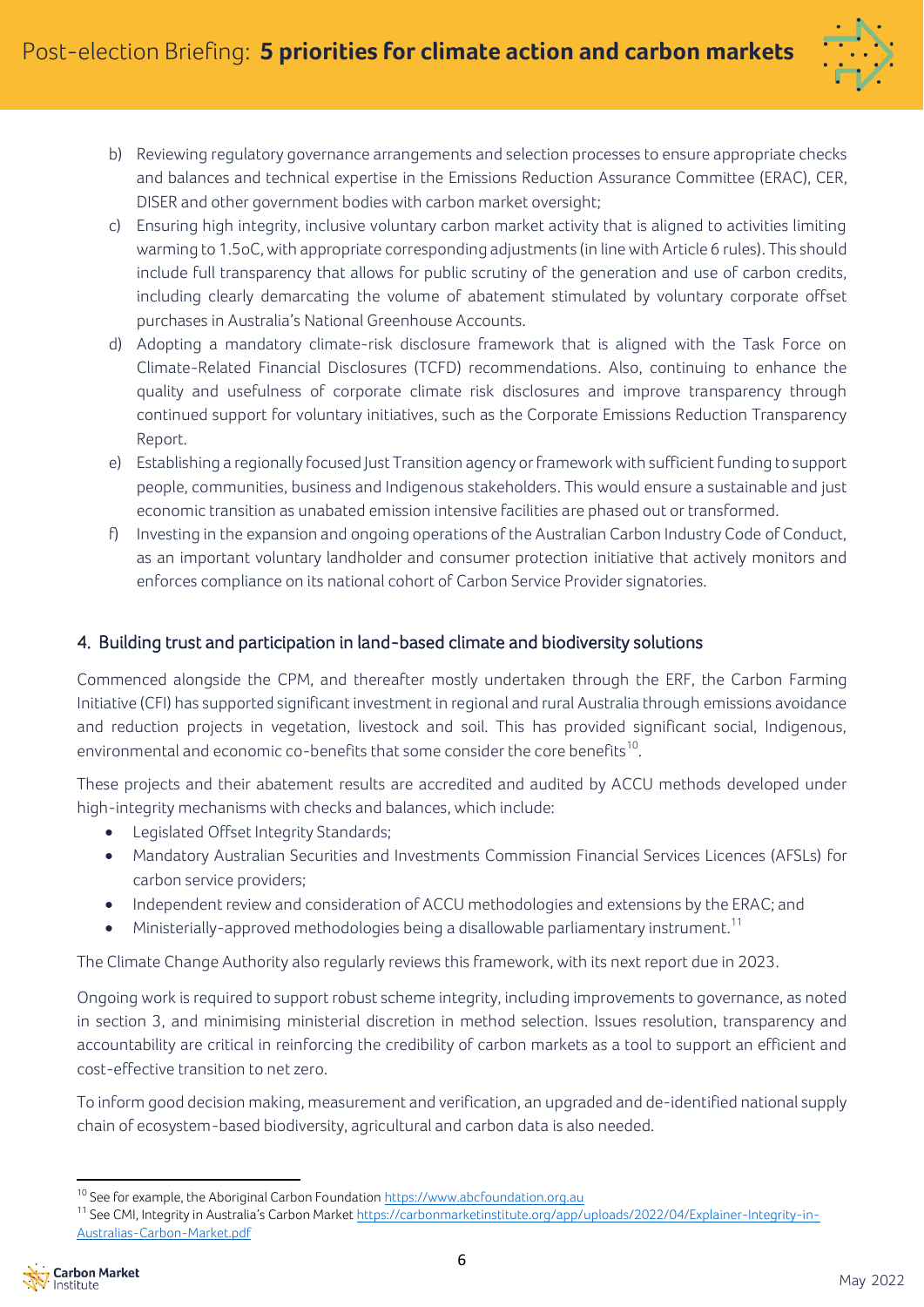

CMI's Carbon Farming Industry Roadmap<sup>12</sup> and recent Carbon Farming Scorecard  $^{13}$ of Commonwealth and State initiatives highlight the ongoing need and frameworks to develop this emerging industry. Carbon farming provides benefits to regional and rural Australia, but industry players and governing bodies must engage with community challenges as carbon markets develop.

#### Biodiversity linkages

Land or nature-based climate solutions stand to benefit from, and should align with, biodiversity conservation and ecosystem stewardship responsibilities and incentives. Carbon and related biodiversity markets will lose investor and community support if not clearly linked to the outcomes for which they are created, including helping to limit global warming, reversing deforestation and biodiversity conservation. Both markets need to be guided by the "avoid, reduce, offset" hierarchy, as well as the imperative of protecting, conserving and environmental assets and biodiversity.

This requires development of market architecture such as taxonomy, standards, frameworks and assurance structures. Whilst there have been recent attempts to consider co-benefits, particularly with regards to biodiversity stewardship in agriculture, linkages between biodiversity and carbon markets are unclear, and there is a risk of setting up competing environmental markets. The Agriculture Biodiversity Stewardship Market Bill 2022 established to develop a legislative framework and market should be reviewed and opened to full and proper consultation, as well as industry and community co-design.

In establishing the national Environmental Protection Authority, the incoming Government should integrate reforms with its response to the recommendations of the Samuel Review of the Environment Protection and Biodiversity Conservation Act.<sup>14</sup> This should include consideration of removing policy barriers that currently prevent carbon and biodiversity credit generation on state-owned and managed land that could otherwise support enhancing and protecting forests in these areas.

Labor's Powering the Regions Fund will re-commit unallocated ERF funds to purchasing ACCUs on behalf of the Commonwealth. In choosing projects to support through the Fund, the ALP Government could adopt lessons from state-based initiatives like Queensland's Land Restoration Fund and the recent Commonwealth-led Carbon + Biodiversity (C + B) Pilot and focus on purchasing ACCUs from projects that leverage additional social and environmental benefits.

## Carbon and Biodiversity Landholder Extension Program

Carbon, biodiversity and environmental stewardship initiatives should be underpinned by national agricultural extension services to assist farmers and other landholders to better understand carbon from an on-farm and market perspective. Under the CFI, the Carbon Farming Futures program (2012-17) supported research, development and extension activities, including the funding of agricultural extension providers to inform farmers. The program left a rich legacy that should be adapted and funded to fill persisting market gapswith the creation of a new Carbon and Biodiversity Landholder Extension Program that includes information for participation in carbon and biodiversity stewardship frameworks.

Carbon abatement contract changes and government dividend

In early 2022, the Coalition Government made the decision to allow project proponents to exit fixed carbon abatement government contracts and sell their credits to private investors. The announcement of this decision

<sup>&</sup>lt;sup>14</sup> Department of Agriculture, Water and the Environment 2021, 'Samuel Review of the Environment Protection and Biodiversity [Conservation Act](https://epbcactreview.environment.gov.au/resources/final-report)' (Independent Review of the EPBC Act).



<sup>12</sup> <https://carbonmarketinstitute.org/app/uploads/2022/03/Australian-Carbon-Farming-Industry-Roadmap-v.2.1.pdf>

<sup>13</sup> <https://carbonmarketinstitute.org/app/uploads/2022/04/Carbon-Farming-Scorecard-Report.pdf>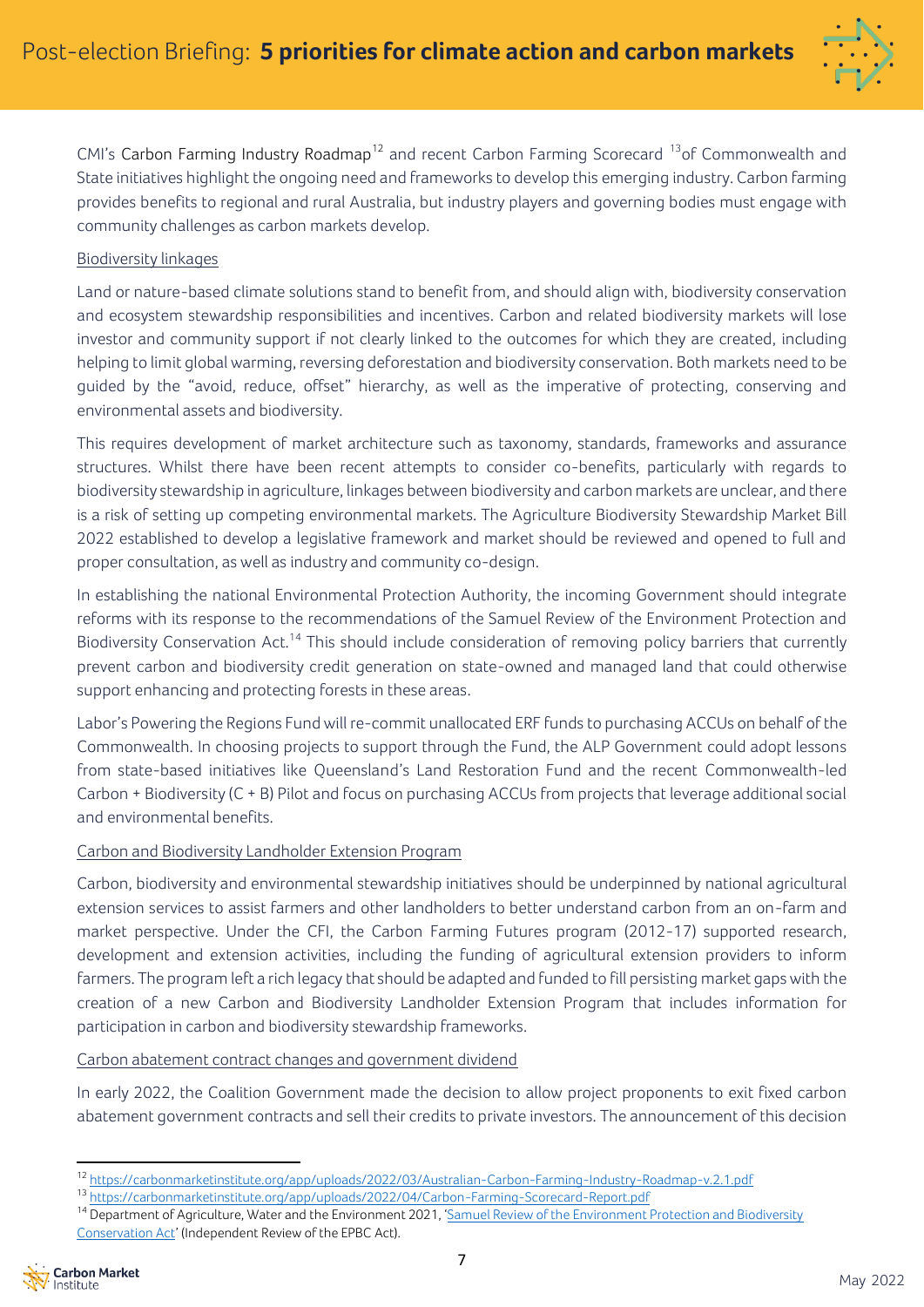

was made with limited discussion and without any formal consultation and has caused considerable market volatility and ACCU price fluctuations since. ACCU spot market prices, albeit not necessarily reflective of all trades, dropped to \$29 in May 2022 from a height of nearly \$60 earlier in the year, albeit with a recent postelection rebound to around \$36. There remains considerable uncertainty in the market, with exit arrangements yet to be finalised and an uncertain interplay with yet to-be-established Safeguard Credits.

In CER consultations on benefit sharing for the proposed exit arrangements. CMI's submission<sup>15</sup> focused on the need for improved consultation, clearer understanding of linkages to other policy developments including safeguard reform, and information requirements for carbon service providers benefiting from the change.

CMI has also called for clarity on the Government's intended use of revenue streams resulting from contract exits; the release of contracts, and consequent freeing up of Commonwealth purchasing requirements, combined with government receipt of exit fee payments could be as much as \$2 billion in additional funds.<sup>16</sup>

The incoming Labor Government needs to provide detail on how these funds, alongside the remaining \$2 billion ERF will be invested. As noted above, Labor has committed to a Powering the Regions Fund, built from uncommitted ERF funds, that will still purchase ACCUs. However, its remit will be expanded to focus on an additional three priorities directly supporting "existing industry decarbonisation priorities, new technology development and skills and capacity development."<sup>17</sup> With over 90% of the fixed CAC dividend to come from land-based project contracts, it is highly appropriate that a significant proportion is invested in ongoing and potentially expanded ACCU purchases, landholder extension services, and research and development.

#### Supporting carbon farming in the Safeguard Mechanism transition

CMI has long supported a transition from a significant dependence on public funding for carbon farming and other emission avoidance and removal technologies into a framework that values carbon reduction and integrates carbon responsibility into corporate investment decisions. The evolution of the Safeguard Mechanism is an important step in this direction, however there remains considerable uncertainty regarding the scale of ACCU demand and the creation and fungibility of potential new Safeguard Credits with ACCUs.

It is vital that the Powering the Regions Fund continues to support the emerging carbon farming industry through the transition to the Safeguard Mechanism, at least through the recent de-risking framework of optional contracts in current twice-yearly (March and September) auctions.

Key priorities for the incoming government to build trust and participation in land-based climate and biodiversity solutions include:

- a) Ensuring the ALP review process for ACCU and ERF methods is supplemented by ongoing review processes coordinated by the Climate Change Authority;
- b) These reviews should consider and respond to recent criticisms but also consider:
	- i. Appropriate measures to ensure separation within government of method development, procurement and regulatory functions (see section 3 above);
	- ii. Review of selection processes and criteria, as well as function and resourcing for independent agencies such as the Climate Change Authority and ERAC to ensure appropriate technical expertise and capacity for independent review of methods and procedures;
	- iii. Transparent selection criteria for new ACCU method development emission reduction potential;

<sup>17</sup> ALP, Powering Australia, p. 32 [https://keystone-alp.s3-ap-southeast-2.amazonaws.com/prod/61a9693a3f3c53001f975017-](https://keystone-alp.s3-ap-southeast-2.amazonaws.com/prod/61a9693a3f3c53001f975017-PoweringAustralia.pdf) [PoweringAustralia.pdf](https://keystone-alp.s3-ap-southeast-2.amazonaws.com/prod/61a9693a3f3c53001f975017-PoweringAustralia.pdf)



<sup>15</sup> [https://carbonmarketinstitute.org/app/uploads/2022/04/Benefit-sharing-for-the-fixed-delivery-exit-arrangement-CMI-](https://carbonmarketinstitute.org/app/uploads/2022/04/Benefit-sharing-for-the-fixed-delivery-exit-arrangement-CMI-Submission.pdf)[Submission.pdf](https://carbonmarketinstitute.org/app/uploads/2022/04/Benefit-sharing-for-the-fixed-delivery-exit-arrangement-CMI-Submission.pdf)

<sup>16</sup> [https://carbonmarketinstitute.org/2022/03/04/erf-changes-could-impact-investor-community-confidence-in-growing-carbon](https://carbonmarketinstitute.org/2022/03/04/erf-changes-could-impact-investor-community-confidence-in-growing-carbon-market/)[market/](https://carbonmarketinstitute.org/2022/03/04/erf-changes-could-impact-investor-community-confidence-in-growing-carbon-market/)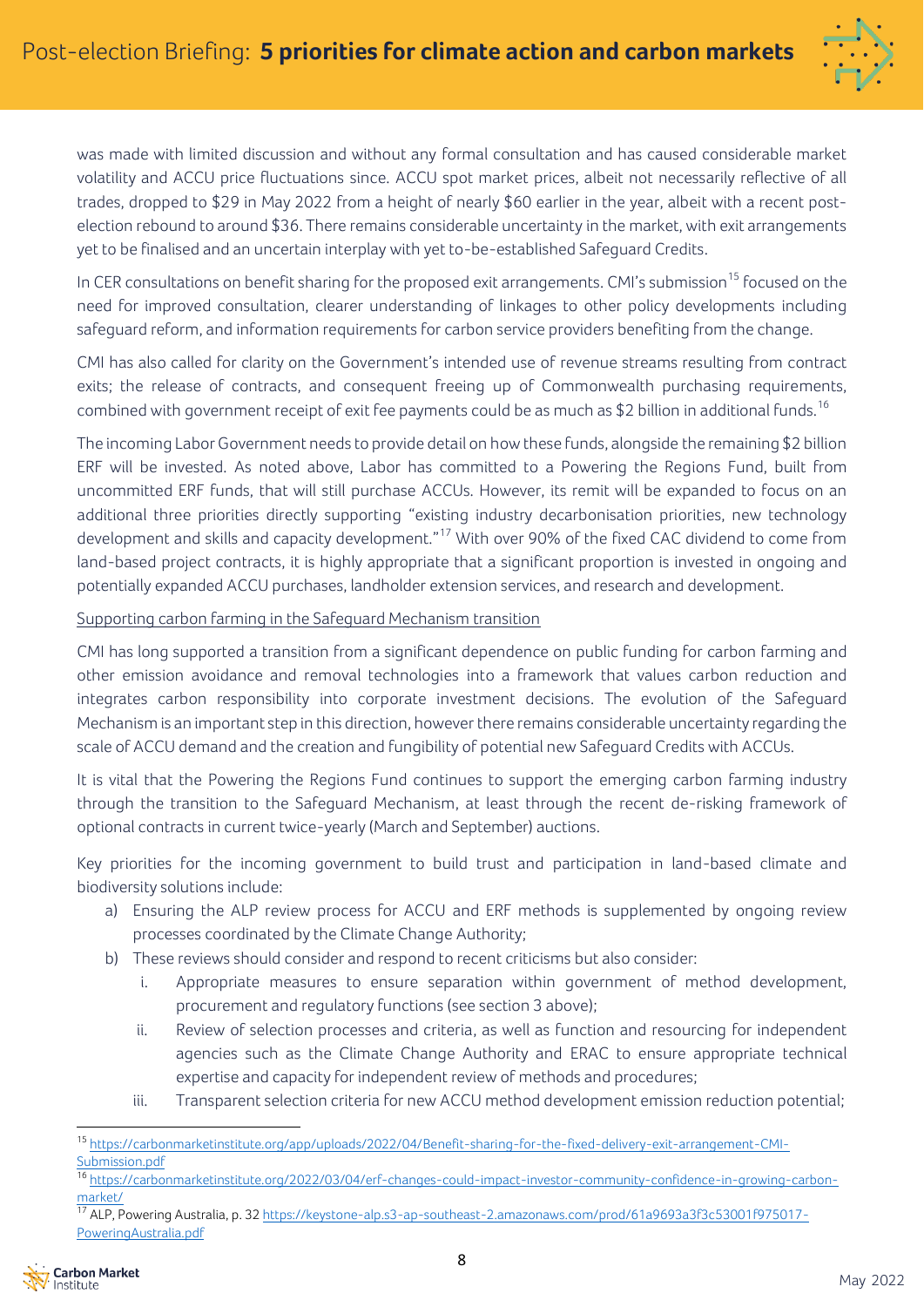

- iv. Recommendations for an upgraded and de-identified national supply chain of ecosystem-based biodiversity, agricultural and carbon data to inform decisions, measurement & verification, and;
- v. Integration with emerging biodiversity markets or certificate schemes.
- c) As well as committing exit fee payments and uncommitted ERF funds to it, the Powering the Regions Fund should also provide:
	- i. Ongoing support for carbon farming and other ACCU projects in development as transitionary Safeguard Mechanism arrangements are concluded, this should include at least two further auctions in September 2022 and March 2023;
	- ii. Building on the C+B Pilot, expanded "ACCU+" Commonwealth purchase arrangements that leverage private investment in carbon as well as social and environmental co-benefits;
	- iii. Development of a Carbon and Biodiversity Landholder Extension Program, including regional independent extension officers to assist landholders to better understand carbon as well as social and environmental co-benefits both from an on-property and market perspective;
	- iv. Support for upgrading national data management as identified in 4 b) iv. above, and;
	- v. Support for critical research and development into land-based carbon implementation, crediting and assurance technologies as well as skills and capacity-building programs.
- d) Increasing integration and visibility of co-benefits by capturing the additional environmental, economic and social-cultural outcomes of carbon projects within a coherent, comprehensive policy framework for more mature, resilient and credible carbon markets.

# 5. Revitalising whole of government and Commonwealth/state relations

The election outcome provides a timely platform for the renovation of Australia's carbon market governance and climate ambition, but also an opportunity to better align whole-of-government and business decarbonisation and climate resilience efforts.

Powering Australia commits to a "Net-Zero Public Service" with emissions reporting and power and vehicle fleet procurement commitments. However, this falls short of the breadth of government operations as well asreview and accountability procedures required to catalyse the nationwide, entire economy approach that climate changewarrants. US President Biden's"Executive Order on Catalyzing Clean Energy Industries and Jobs Through Federal Sustainability" is one example of the type of broader approach that is required. $^{18}$ 

A reset in coordination with state governments on climate and energy national measures in Australia is also long overdue. Climate resilience and emission reduction management issues have often dealt with in disparate Ministerial councils or Council of Australian Governments (COAG) arrangements. National Electricity Market reform is just one area that has been poorly serviced. The Grattan Institute has noted, for example, the importance aligning and expanding state-based energy efficiency schemes will be to assist small and medium industrial facilities to reduce energy consumption and emissions $^{19}$ .

Potential whole of government and federal reforms include:

a) requesting all government departments, agencies and senior executives to regularly report and coordinate on initiatives to align with a rapid and inclusive transition to net-zero emissions and climate resilience building, and;

<sup>19</sup> [https://grattan.edu.au/wp-content/uploads/2021/08/Towards-net-zero-Practical-policies-to-reduce-industrial](https://grattan.edu.au/wp-content/uploads/2021/08/Towards-net-zero-Practical-policies-to-reduce-industrial-emissions-Grattan-report.pdf)[emissions-Grattan-report.pdf](https://grattan.edu.au/wp-content/uploads/2021/08/Towards-net-zero-Practical-policies-to-reduce-industrial-emissions-Grattan-report.pdf)



<sup>&</sup>lt;sup>18</sup> White House, December 202[1 https://perma.cc/B66E-2VZX](https://perma.cc/B66E-2VZX)